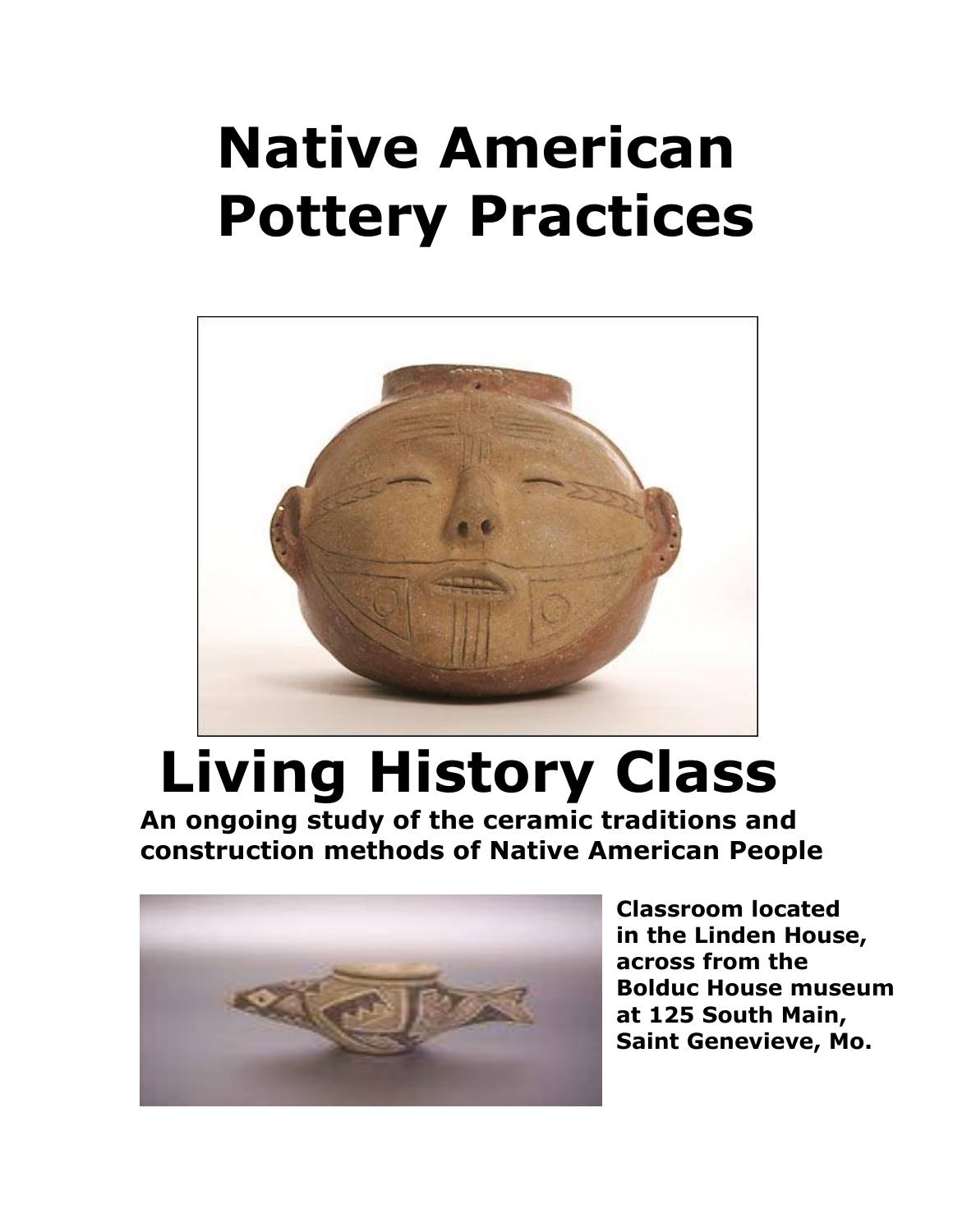

## **Native American Pottery Mississippian to Late Woodland**

## **Hand building classes in coil and pinch pot techniques; includes basic instruction in hand building ceramics.**

**Instructor: Professor Elizabeth Manns, MFA Location: Bolduc House Museum Complex, (Linden House Classroom), 125 Main Street Saint Genevieve, Missouri.**

**Dates: August 31 through October 9, 2011 Times: 11:30 am to 9:00 pm, Wednesdays Ages: from 8 years through adult. College students may receive instruction at their level of education, with inquiry.**

**Fee: \$25.00 children 8 through 12 years. \$50.00 for adults. Clay is provided; classes will include ground firing techniques, as practiced by the Native Peoples indigenous to Saint Genevieve and surrounding areas. Tools are simple, and can be found at home.**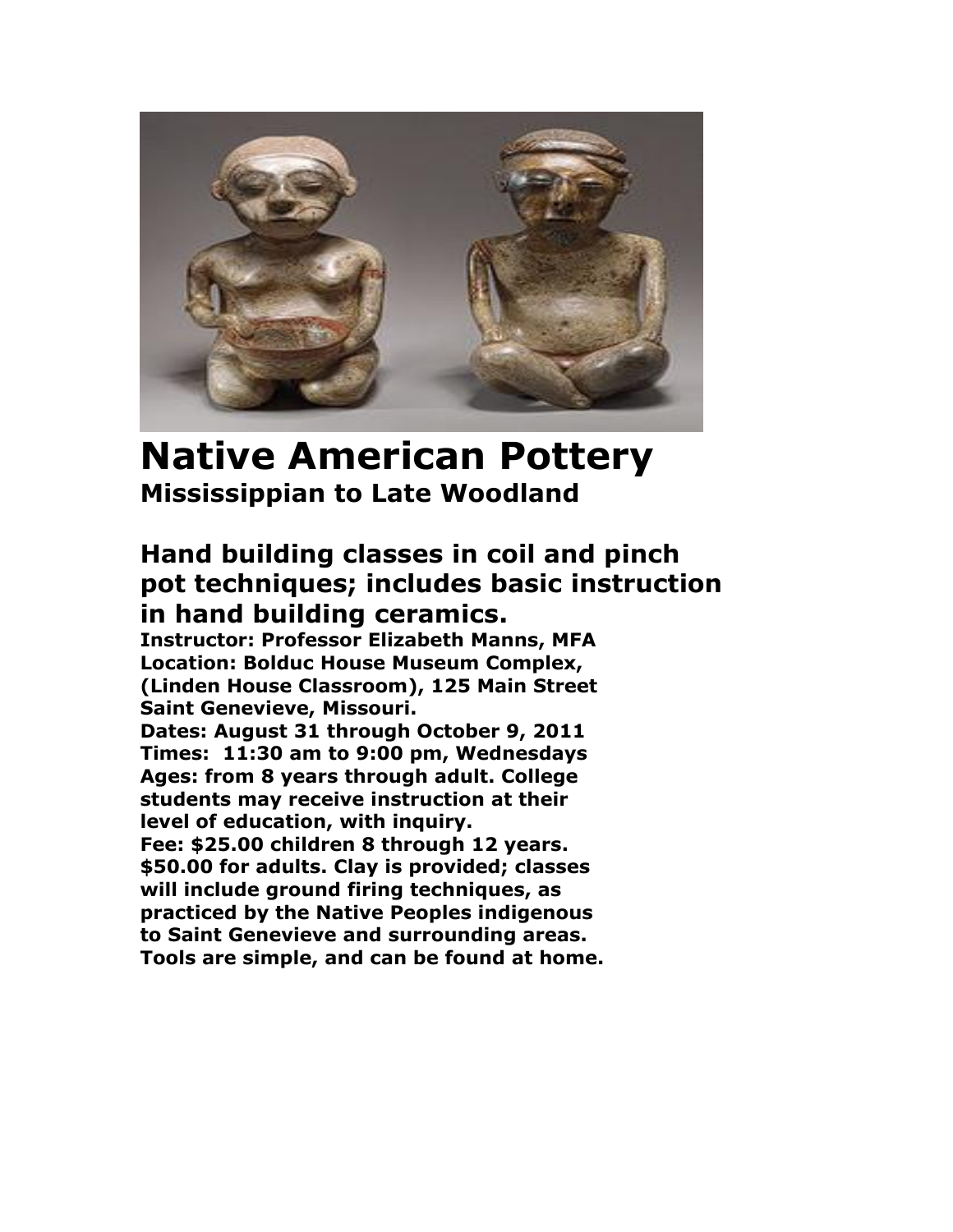



**Underwater Panther Human Effigy Bottle** 

**Many styles and forms, from the Mississippian to the Late Woodland periods, will be shown. You are free, as well, to express yourself in clay. This is a living art form with new faces to add to the old, with an ongoing creativity as well as an ancient heritage.**

**Tripod vessel Bear Effigy vessel**



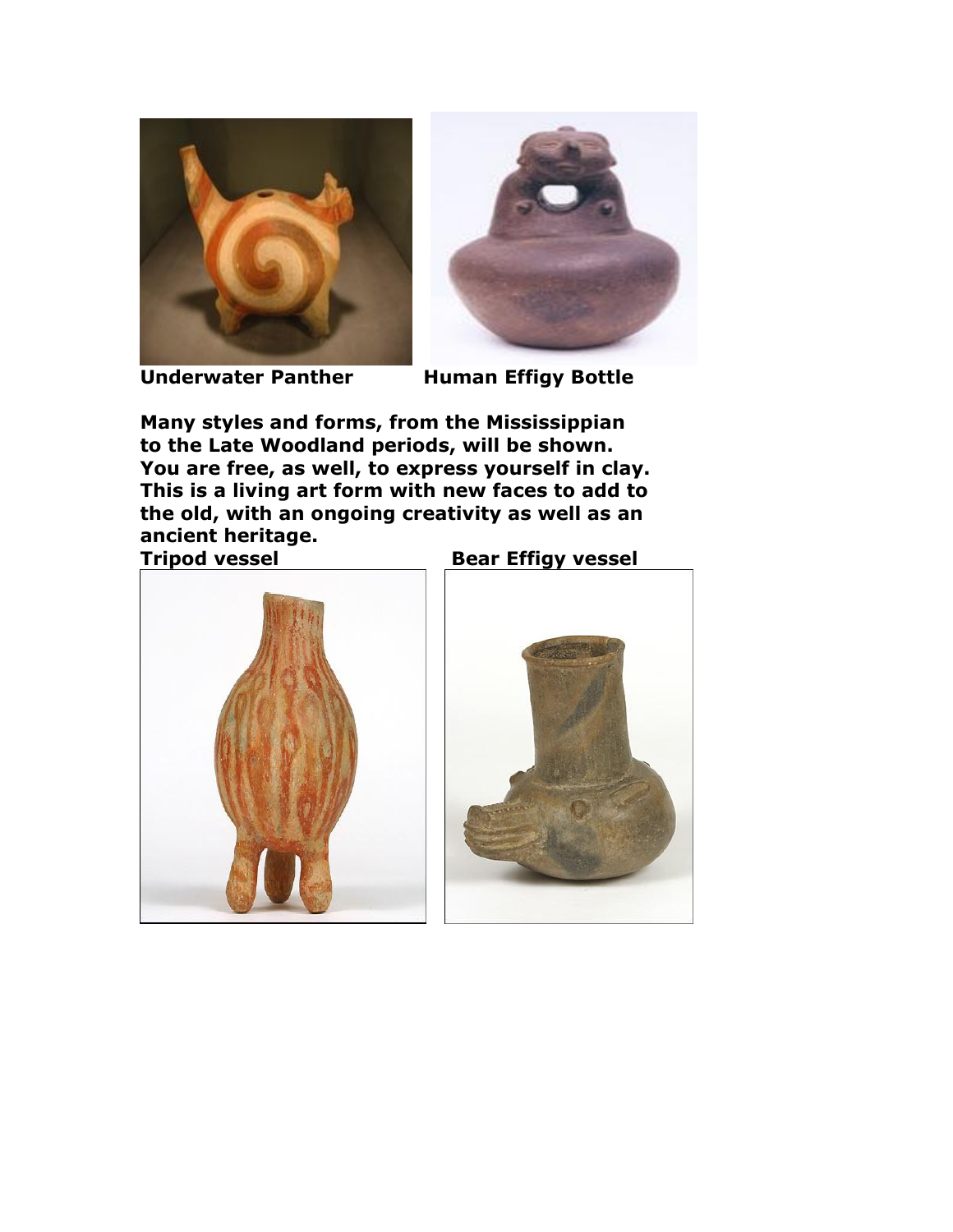

**Incised decoration Fish Effigy Bowl**



**These are just a few of the interesting and beautiful forms used by the Native peoples. All of these were created with hand built techniques: no wheel throwing was done at the time these pieces were made. These were objects of use as well as beauty, storing foodstuffs and water needed by the Native peoples. Various types of decoration are used, such as painting with colored clay slip, sculptured form, incised decorative motifs, paddled clay, and burnishing with a stone.**

**Join us and have a great time learning and creating!**

**Deer effigy water vessel, locally produced**